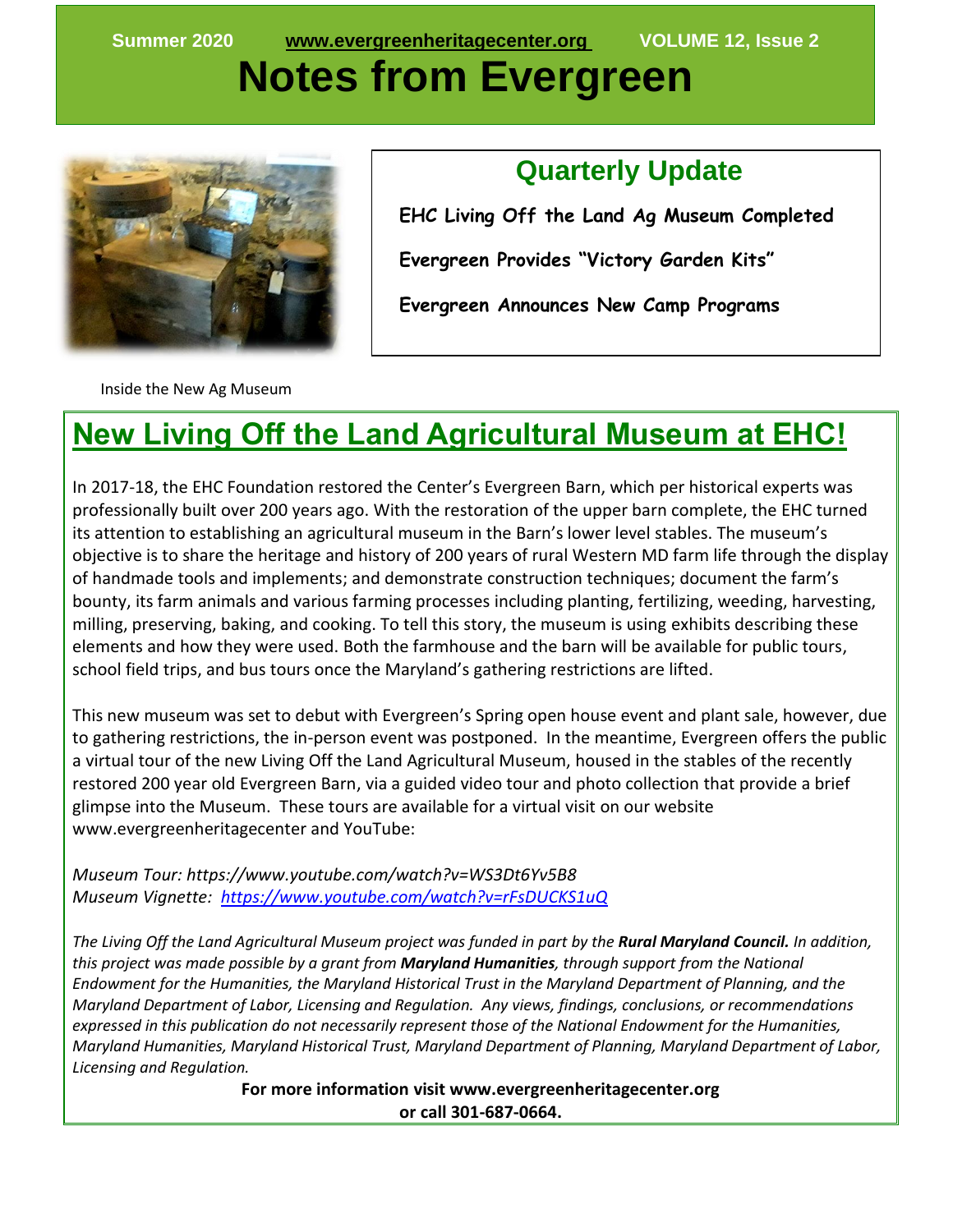# **Evergreen Provides "Victory Garden" Kits**

Every Spring the Evergreen Heritage Center typically hosts its Spring Plant event at which visitors my purchase native plants, herbs, flowers, and other garden favorites. Unfortunately, due to COVID-19, the EHC was unable to host its annual event. However, the Center still offered its plant selection to interested buyers who could purchase online or send a check with the online order form.

This year, in addition to its regular plant offerings, the EHC created **Victory Garden** packages, which could also be ordered by phone, or online. Concerns over food access, safety, and potential shortages due to the COVID-19 pandemic inspired this gardening project. Victory Gardens were introduced during WWI when families were encouraged to grow their own food. In many ways, the current pandemic situation is similar.

Victory Garden kits were available in three packages to allow families to grow food even with limited space or without an established backyard garden. The three packages, each of which contained a total of 12 plants were **Outdoor Garden** (in the ground), **Patio Garden** (in pots), and **Window Box Garden** (indoors), so no matter your gardening circumstances or level of experience, you could participate in this fun gardening activity.

The plants in the packages were vegetables and herbs that would have traditionally been grown in Victory Gardens, are easy to grow, and have many uses. Included in the packages were detailed growing instructions and easy, family-friendly recipes to help gardeners use the vegetables and herbs to cook and share meals together. This program was such a success, that we plan to offer it again next year.

| <b>Evergreen Victory Garden Kits</b> |                                 |                                  |
|--------------------------------------|---------------------------------|----------------------------------|
| In Ground Outdoor Garden             | In Pots Patio Garden            | <b>Indoors Window Box Garden</b> |
| Mortgage Lifter Tomato: Qty (4)      | New Ace Pepper: Qty (4)         | Giant of Italy Parsley: Qty (4)  |
| Green Onion: Qty (4)                 | Dancer Eggplant: Qty (4)        | Teddy Dill: Qty (4)              |
| Genovese Basil: Qty (4)              | Giant of Italy Parsley: Qty (4) | Genovese Basil: Qty (4)          |



Victory Garden Kit with Care/Planting Instructions and Recipes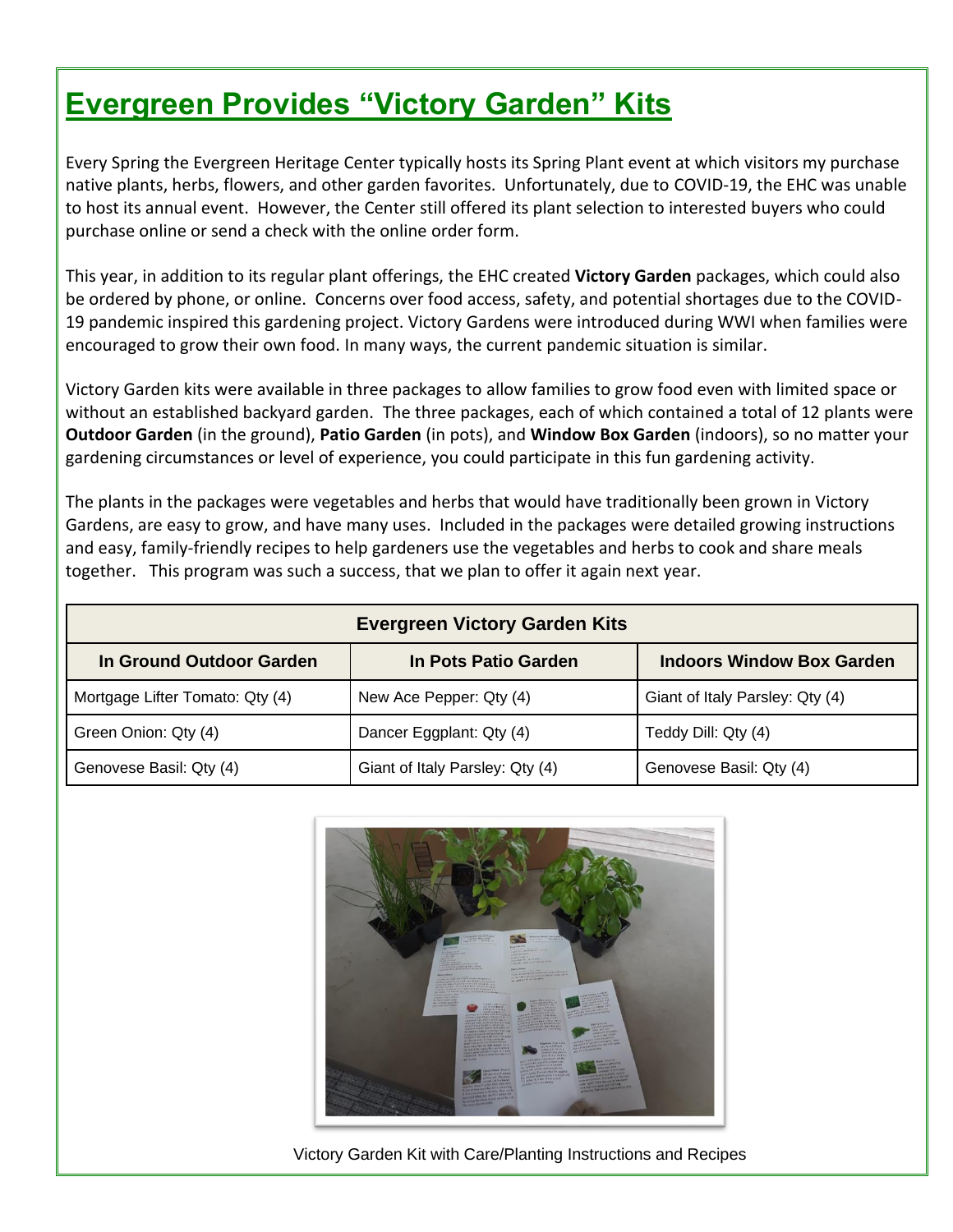#### **Evergreen Announces New Camp Programs**



Since the EHC announced its 2020 summer camp program in May, we received input from many parents, some of whom were very excited about on-site camp and others who were interested in an at-home alternative. As a result, we decided to modify our summer camp program as follows, and we hope that you will be as excited about our new offerings as we are.

- **EVERGREEN CAMP**: This interdisciplinary camp, to be conducted at the EHC the week of **July 27-31 from 9am to 4pm**, will replace our initially offered camp series. This new camp will include modules from our **Art, Science, Grow it Cook it, and Appalachian Adventure programs**, all led by our senior instructors. Evergreen Camp will be exciting, fun, action-packed, but also safe and provided in observance of the Governor's health guidance. This year, this new camp will be available for students entering **grades 3-9** and will tailor activities to different age groups.
- **"CAMP IN A BOX"**: these virtual camp kits will include five days of activities, with step-by-step instructions and supplies. In addition, campers will have access to a Google Classroom of videos and supplementary materials as well as phone time with instructors for questions and advice. Campers will also have the ability to correspond with other campers and to share their projects, comments, and questions. There are four Boxes available, all with different activities than those conducted in Evergreen Camp, so that these boxes may serve as additional weeks of a camp experience. These kits will be available by July 6<sup>th</sup>.
	- o **Art Camp in a Box (for grades 3-7)**
	- o **Science Camp in a Box (for grades 3-7)**
	- o **Outdoor Recreation Camp in a Box (for grades 3-7 and their families)**
	- o **Young Naturalists Camp in a Box (for grades 1-3)**

Regarding **Scholarships**, needs-based scholarships for families qualifying for USDA's Free and Reduced Meal Program are available for both *Evergreen Camp* and *Camp in a Box*.

Please feel free to contact us on 301-687-0664 or [foundation@evergreenheritagecenter.org](mailto:foundation@evergreenheritagecenter.org) for any questions you may have. You may also obtain more information or register for these programs at our website www.evergreenheritagecenter.org.